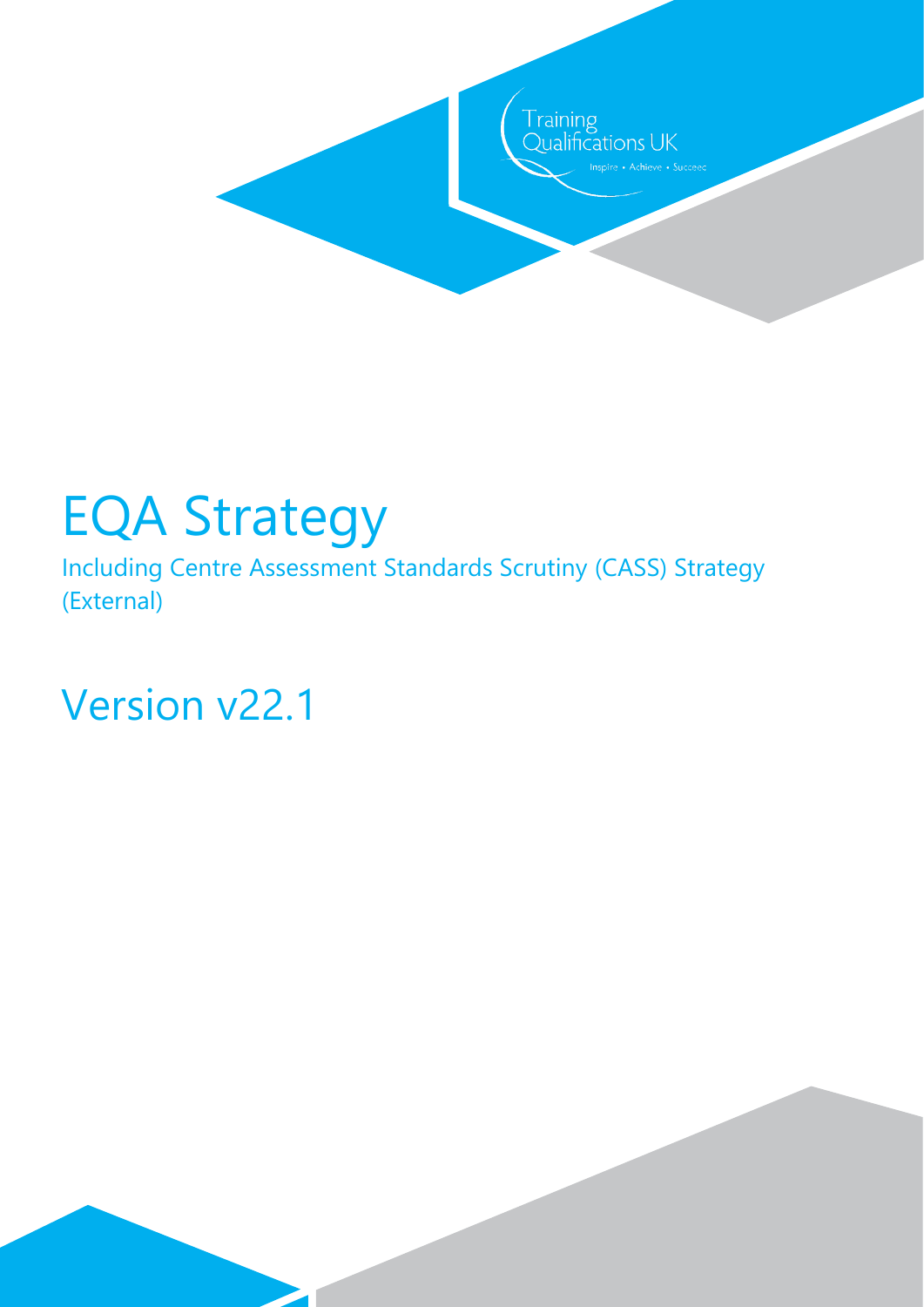|  | Contents |  |
|--|----------|--|
|  |          |  |

| Introduction                         | $\overline{4}$ |
|--------------------------------------|----------------|
| <b>TQUK Internal Responsibility</b>  | $\overline{4}$ |
| Review Arrangements                  | $\overline{4}$ |
| Recognised Centre Responsibility     | $\overline{4}$ |
| Activity types                       | $\overline{4}$ |
| What to expect from EQA activities   | 5              |
| Centre support and guidance          | 5              |
| Centre risk score                    | 6              |
| Qualification risk score             | 6              |
| Taking action and making adjustments | 7              |
| Direct Claim Status                  | 7              |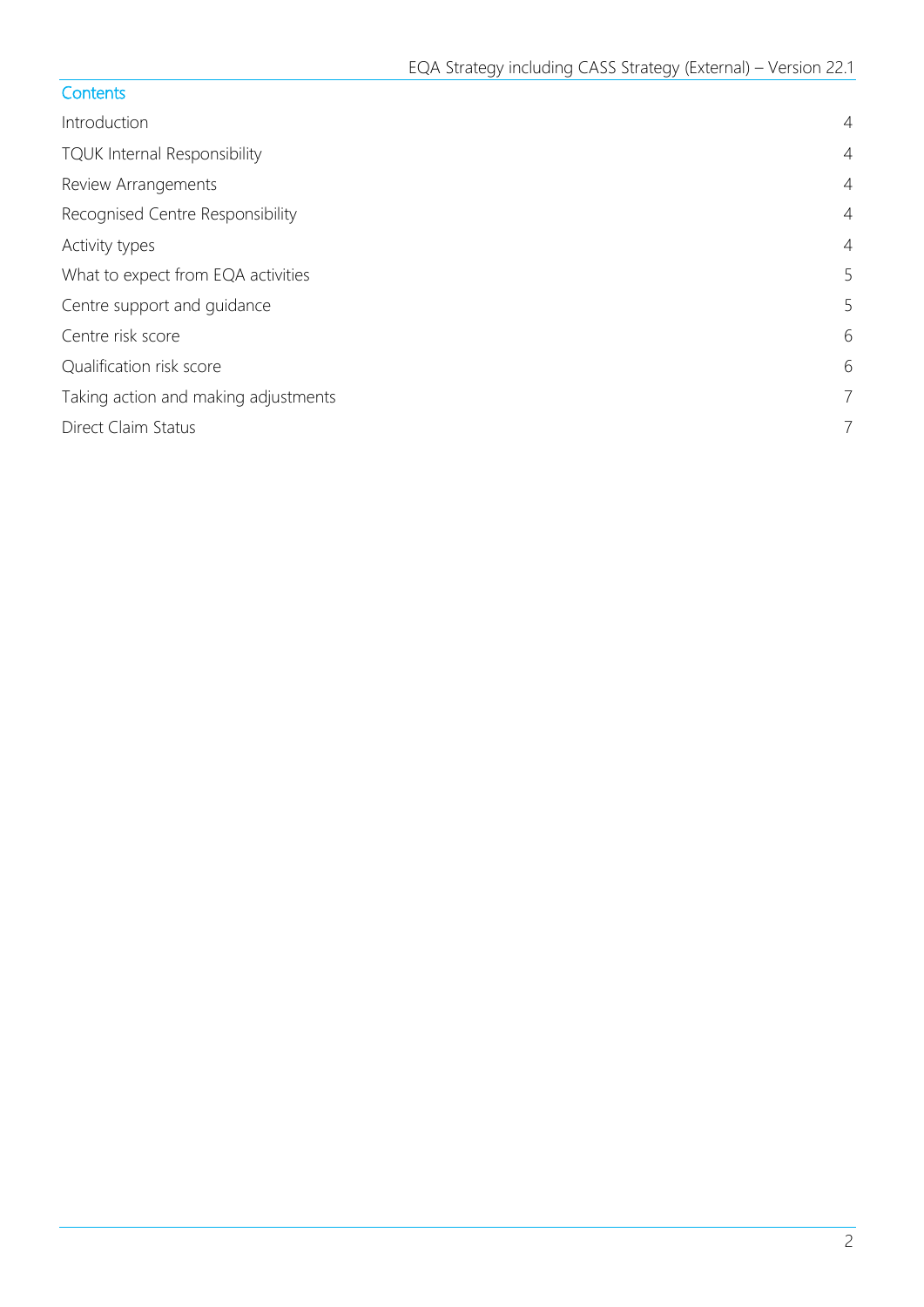| EQA Strategy Including Centre Assessment Standards Scrutiny (CASS) Strategy<br>(External) |                                                              |  |
|-------------------------------------------------------------------------------------------|--------------------------------------------------------------|--|
| Policy Ref                                                                                | QA.P.11 v22.1                                                |  |
| Date of Issue                                                                             | 01/06/2022                                                   |  |
| Next Scheduled Review                                                                     | 01/09/2022                                                   |  |
| <b>Policy Owner</b>                                                                       | Head of Regulatory Compliance                                |  |
| <b>Contact Email</b>                                                                      | quality@tquk.org                                             |  |
| <b>Contact Phone Number</b>                                                               | 03333583344                                                  |  |
| Approved By                                                                               | <b>Executive Team</b>                                        |  |
| Policy Relates to:                                                                        | Recognised Centres, TQUK Employees, Third Parties, Learners, |  |
| Policy is for the use of:                                                                 | <b>TQUK Recognised Centres</b>                               |  |
| Should be read in conjunction with:                                                       | <b>Sanctions Policy</b>                                      |  |
| Relevant GCoR                                                                             | H1, H2, H3, H4, H5, H6                                       |  |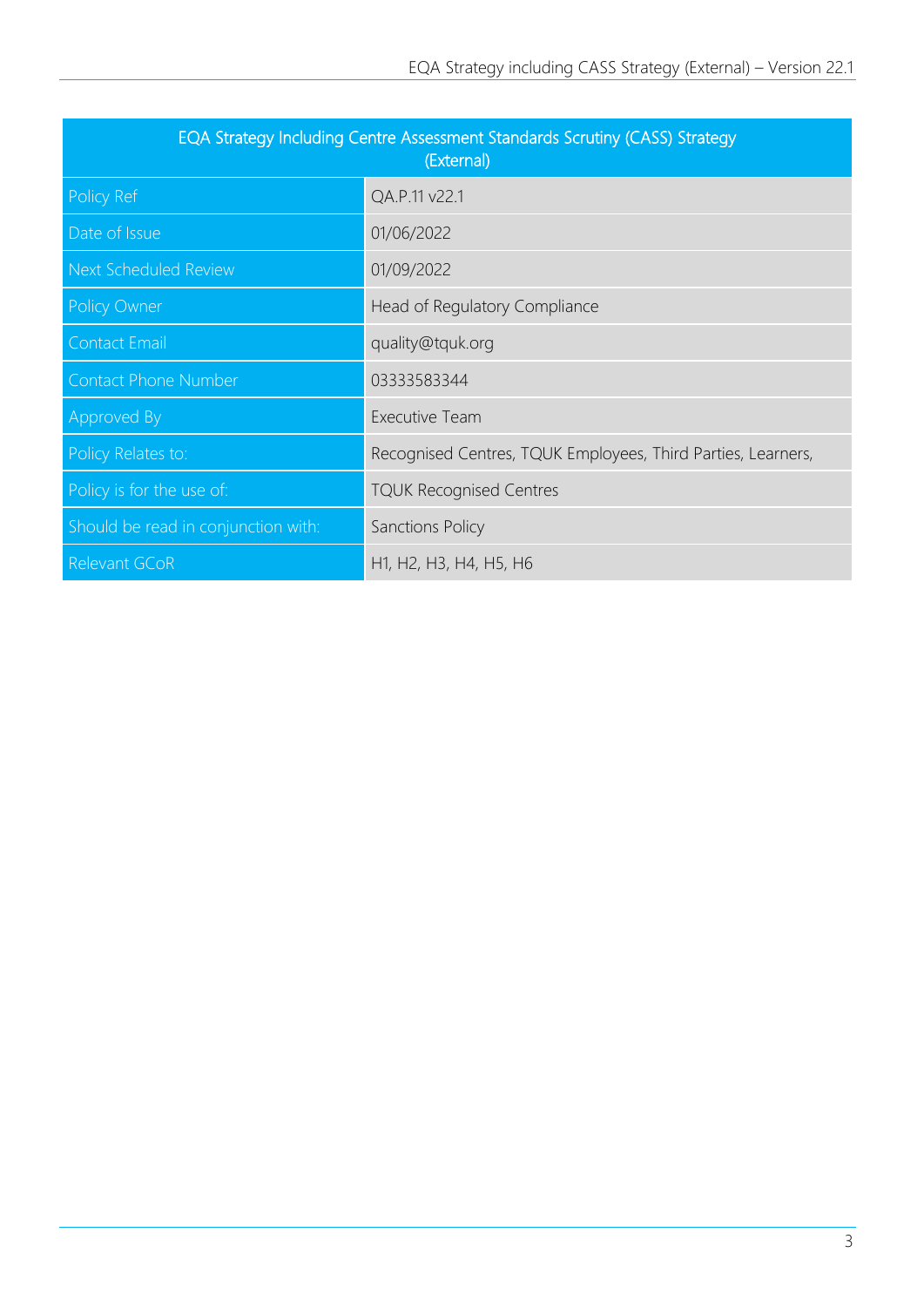#### <span id="page-3-0"></span>**Introduction**

This document details TQUK's strategy in relation to External Quality Assurance including:

- Qualification risk factors and calculation
- Centre Assessment Standards Scrutiny (CASS)
- EQA activity strategy
- EQA sampling strategy
- Guidance and support available for centres

This strategy intends to:

- Demonstrate our compliance with the Ofqual General Conditions of Recognition in relation to CASS
- Ensure that our centres meet our quality assurance requirements
- Safeguard our reputation, and the reputation of the sector and our Centres, with all our stakeholders
- Support centres to be prepared for and meet TQUKs quality assurance standards.

This document should be read in conjunction with the following other policies:

- Conflict of Interest policy
- Malpractice and Maladministration policy
- Sanctions policy.

## <span id="page-3-1"></span>TQUK Internal Responsibility

The Regulatory Compliance pillar is responsible for the maintenance and compliance of this strategy. If the Head of Regulatory Compliance is absent, the Responsible Officer will appoint another appropriate colleague to ensure all of TQUK's actions and activities are in line with the content of this policy.

## <span id="page-3-2"></span>Review Arrangements

We will review the strategy annually as part of our self-evaluation process and revise it as and when necessary, in response to feedback or requests. We may also update this strategy as part of good practice guidance issued by the regulatory authorities.

The annual review of this strategy will be undertaken by the Regulatory Compliance pillar approximately four weeks prior to the submission of TQUK's Statement of Compliance to regulators. As part of this review, any amendments or updates to this strategy will be approved by TQUK's Executive Team.

If you have any points or feedback regarding this strategy, please contact us via the details provided at the start of this policy.

## <span id="page-3-3"></span>Recognised Centre Responsibility

TQUK suggests that all Recognised and potential Centre staff involved in the delivery, management, assessment and quality assurance of our qualifications and their Learners are fully aware of the contents of this policy.

A Recognised Centre must have relevant policies, procedures and processes in place that ensure they meet the contents of this document.

## <span id="page-3-4"></span>Activity types

There are two main EQA Activity types:

- Continued Recognition Activity (CRA) this can be remote or face-to-face; may include sampling, where required; can be pre-arranged or unannounced.
- Sampling activity.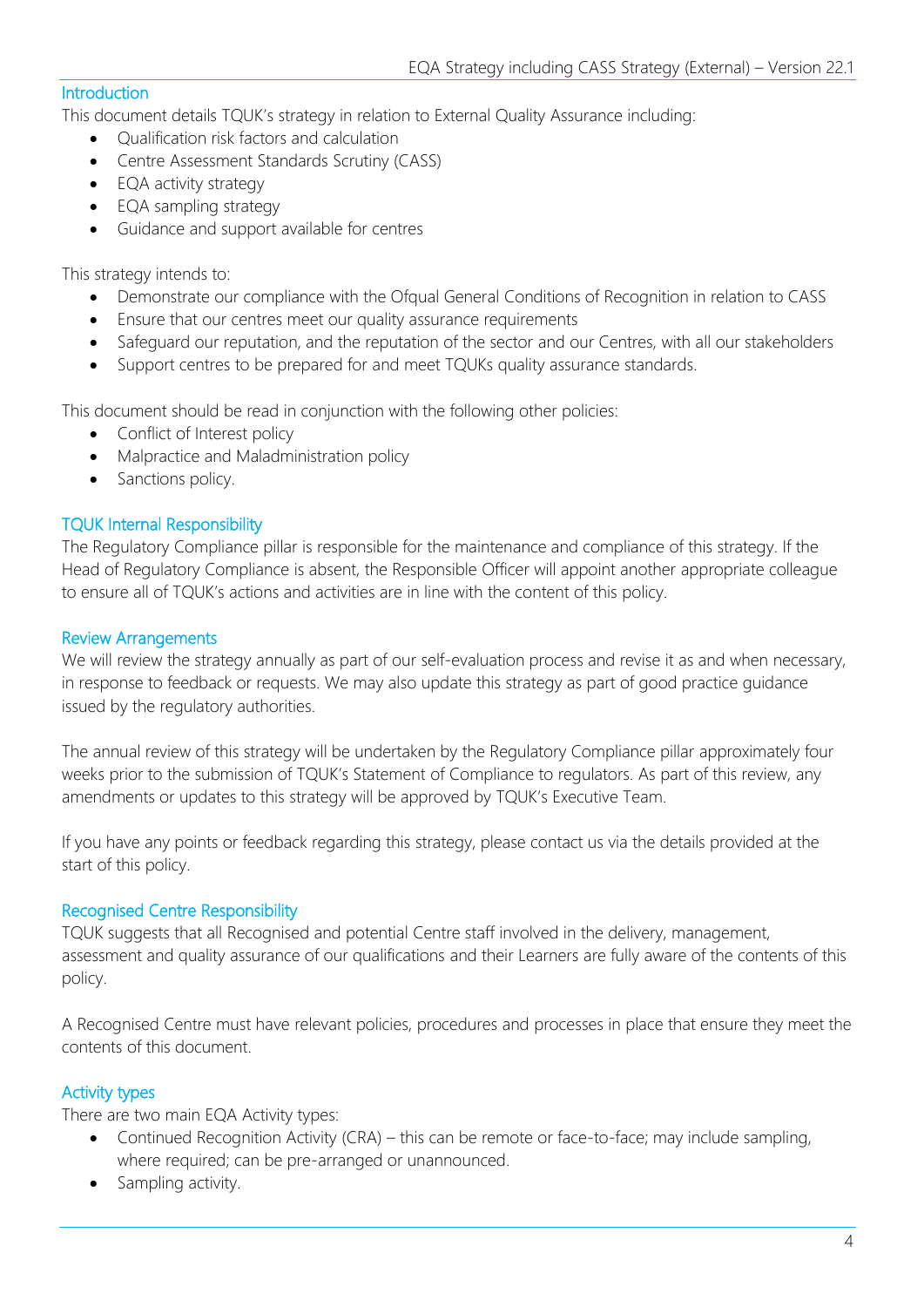The requirements of a CRA in respect to what is reviewed by the EQA are set out in the EQA Continued Recognition Activity report template, which you will receive following the completion of the activity.

The requirements of a sampling activity are set out in the EQA Sampling report template, which you will receive following the completion of the activity.

Centres will require a CRA every six months where the CRA is completed remotely. A face-to-face activity will be valid for up to 12 months. These will be chargeable in line with our published fees.

For all activity types, Centres must have maintained assessment records for all learners for 3 years to ensure that they are liable for EQA Activities and any other retrospective activities that TQUK or other regulator may undertake.

## <span id="page-4-0"></span>What to expect from EQA activities

Our Quality Officers will be in touch when your Centre is required to provide sampling, for both Sampling activities and CRAs. The Quality Officer will outline exactly what you need to provide, as it may vary depending upon the nature of the associated qualifications; however, examples of what you'll need to prepare and send are:

- Learner assessments
- Assessor feedback records
- IQA records
- Attendance records.

For CRAs, your allocated EQA will contact you to arrange a suitable time for the activity to take place. The EQA will complete sampling, if required, which will be requested by a Quality Officer as detailed above. The other sections of a CRA will be outlined by your EQA, including details of any observations or interviews that are required.

Our CRA report covers 4 main areas in addition to sampling, observations and interviews:

- Centre requirements this includes information relating to your internal arrangements and ensuring you're using TQUK systems and processes properly
- Procedures this includes ensuring that your centre has the correct policies and procedures in place to meet TQUK's standards, including, IQA Policy/Procedure, Maladministration and Malpractice policy, Learner Appeals policy
- Learner requirements this includes information regarding the enrolment and support given to learners
- Internal Quality Assurance this includes the IQA arrangements in place at the centre including appropriate records, standardisation, feedback and other IQA processes
- Assessments this includes the Assessments arrangements in place at the centre including appropriate records, standardisation, feedback and other Assessment processes
- Staff this includes ensuring that staffing arrangements are adequate and recorded properly
- Appeals and Complaints this includes ensuring appeals and complaints have been recorded, processed.

#### <span id="page-4-1"></span>Centre support and guidance

All centres who are approved to deliver and mark assessments on behalf of TQUK will go through, or have been through, the centre recognition and qualification approval processes. These processes ensure that centres have appropriate capacity and resource to deliver and mark assessments on behalf of TQUK. Our Quality team will take you through these processes, outlining at each stage what is required and offering further support, if required.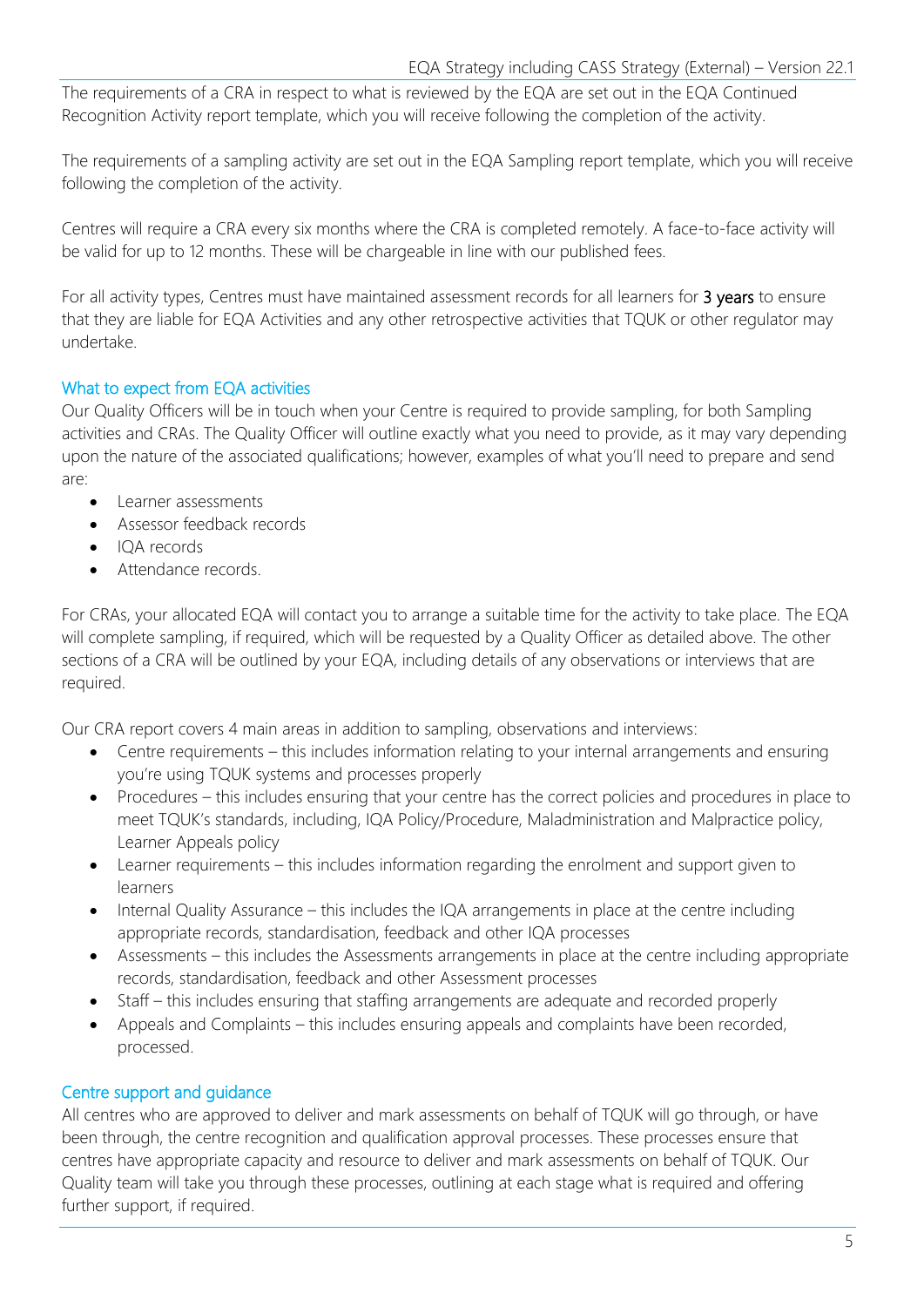Some TQUK qualifications require that you devise an assessment. These are called Centre Devised Assessments (CDAs) and must be created in line with the learning outcomes and assessment criteria in the TQUK qualification specification. You can find these qualification specifications in Verve under the 'Qualifications library' tab clicking on the qualification name and finding the specification under 'Documents'.

During qualification approval, you may be required to submit devised assessments to the Qualifications team for review. Whether or not a devised assessment is requested, you may ask that it is reviewed by our Qualifications team to further assure yourselves the assessment meets the requirements of the qualification. Further guidance in relation to centre-devised assessments can be found on tquk.org, specifically:

- [Centre-devised assessment guidance](https://www.tquk.org/centre-devised-assessment-guidance/)
- [How to create a centre-devised assessment.](https://www.tquk.org/2019/07/25/how-to-create-a-centre-devised-assessment/)

Where you require additional training and support this can be offered via an EQA or LEQA with appropriate sector/subject knowledge, where appropriate. This will be chargeable in line with our published fees. Additionally, if you have colleagues who require full training or qualifications in relation to IQA or Assessment, we can signpost you to complete these with a third party.

## <span id="page-5-0"></span>Centre risk score

Once a centre is recognised by TQUK, they will have a centre risk score attributed to them. This score is automatically generated by TQUK's internal Customer Relationship Management (CRM) system, using relevant tickets and fields. Whilst we will never make a centre's risk score available publicly, we have included some examples below of what can affect a centre's risk score:

- Outcome of EQA activities
- Ability to respond to and complete actions
- Sanctions currently or previously imposed
- Previous instances of maladministration and malpractice
- A8.7 notifications received.

TQUK will always reward those that seek to uphold the quality of our qualifications and the sector. Proactivity in relation to maladministration and malpractice, and complaints, will also be considered in relation to centre risk.

Whilst our internal system automatically calculates a score, there will be intelligence that is received that may not be quantifiable or is not yet included in the auto-calculated risk score. In these instances, the intelligence will be considered when determining the centre risk score in relation to EQA Activities.

## <span id="page-5-1"></span>Qualification risk score

As part of our risk-based approach, our Qualifications team have reviewed our qualifications portfolio to determine the appropriate risk rating. Some examples of the factors taken into account to determine these ratings have been provided below:

- assessment type
- burden on the centre
- qualification structure suitable for centre-devised assessments
- purpose of the qualification.

There are 3 types of qualification risk rating:

- Low risk
- High risk (DCS Permitted)
- High risk (DCS Not Permitted).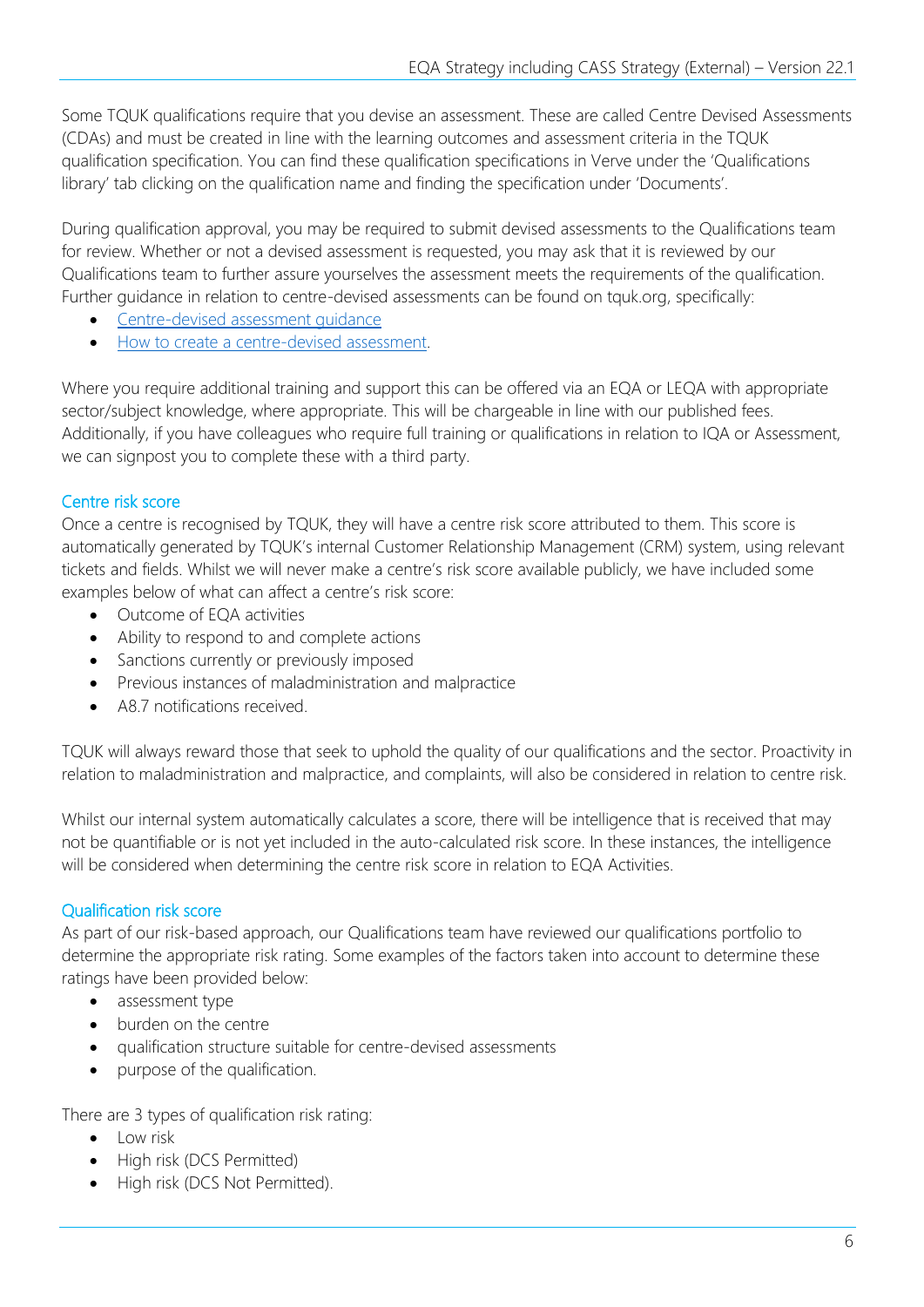#### <span id="page-6-0"></span>Taking action and making adjustments

For all EQA Activities, a report will be produced by a competent EQA and reviewed by a Quality Officer before being issued to you.

Where no actions are set, or issues identified, the report will be issued and DCS may be rewarded, depending on the centre and qualification risk score.

Where issues are identified by the EQA, we will expand the sampling requested. This is done to help determine the scope of any issue identified, and to ensure that TQUK gains the assurance required.

All TQUK External Quality Assurance activities consider TQUK's Malpractice and Maladministration Policy, and will manage and mitigate any instances of malpractice and maladministration in line with this policy. This includes, where necessary, applying sanctions in line with our Sanctions Policy.

Where a result or certificate needs to be revoked or amended, this will be done in line with our internal Certificate Invalidation process, which considers multiple factors to determine if revocation or an amendment to results is appropriate.

Where it is determined that the result will be changed, it is the responsibility of the centre to carry out the actions requested by the Quality Officer. Where a certificate has been issued, this will include ensuring that the certificate is received, or confirmation that the certificate has been destroyed and/or deleted.

#### <span id="page-6-1"></span>Direct Claim Status

Direct Claims Status means that TQUK has determined that you may claim and be issued certificates prior to an EQA Activity taking place.

The circumstances under which a centre can achieve DCS vary depending on the qualification and centre risk. Direct Claims Status is awarded for individual qualifications.

#### Transferring Direct Claims Status from another Awarding Organisation

TQUK understands that centres who, prior to working with TQUK, have a successful history of delivering regulated qualifications may hold Direct Claims Status for these qualifications with other Awarding Organisations.

You can apply to TQUK to have this status transferred to equivalent TQUK qualifications for which you are approved or are seeking approval. This can be requested by completing the relevant form along with the following evidence:

- a confirmation letter or email from the previous Awarding Organisation
- an External Quality Assurance activity report from the previous Awarding Organisation
- screen shot of the previous Awarding Organisation's website.

Any evidence submitted above must be dated within the last 12 months and allow TQUK to clearly determine the:

- authenticity of the evidence
- previous Awarding Organisation
- qualification name and number for which DCS was achieved/maintained
- centre name being awarded DCS
- DCS and the date DCS was achieved/maintained.